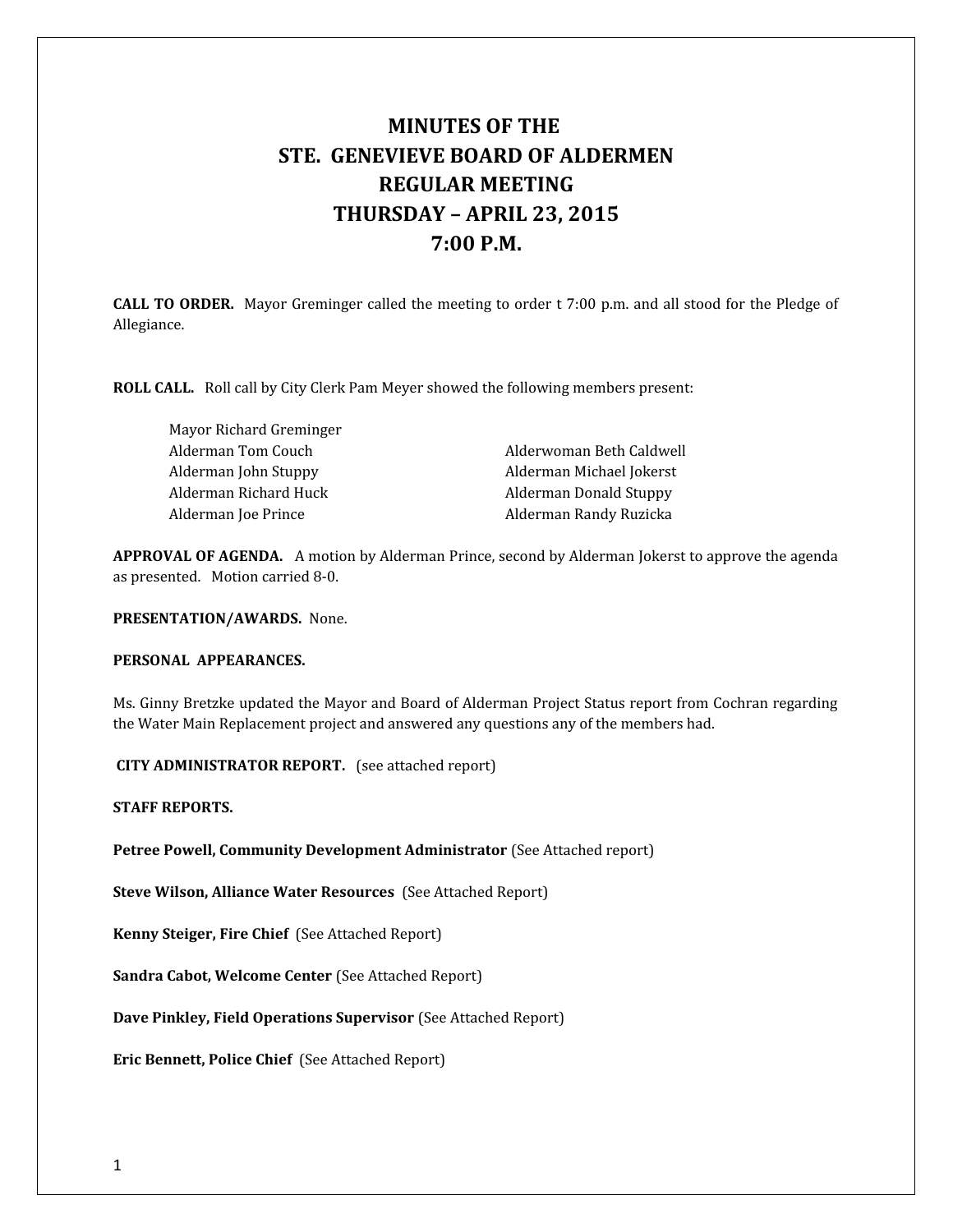**COMMITTEE REPORTS.** Alderman Donnie Stuppy reported on the Housing Authority Committee Meeting and they had met with St. Francis County and there will be an upcoming meeting with St. Louis representatives.

#### **CONSENT AGENDA .**

**Minutes – Board of Aldermen – Regular Meeting – April 13, 2015.** A motion by Alderman Couch, second by Alderman J. Stuppy to approve the minutes of the Regular Meeting of the Board of Aldermen from April 13, 2015. Motion carried 8-0.

**Minutes – Board of Aldermen – Closed Session – April 13, 2015.** A motion by Alderwoman Caldwell, second by Alderman Jokerst to approve the minutes of the Closed Session Minutes of April 13, 2015. Motion carried 8-0.

**Financial Report – March 2015.** A motion by Alderwoman Caldwell, second by Alderman Prince to approve the Financial Report for March, 2105. Motion carried 8-0.

**Resolution 2015-31. A resolution re-appointing Barbara Basler to the Ste. Genevieve Park Board.** A motion by Alderman Prince, second by Alderman Jokerst to approve Resolution 2015-31 reappointing Barbara Basler to the Park Board. Motion carried 8-0.

**OLD BUSINESS.** None.

#### **NEW BUSINESS.**

**BILL NO. 4028. AN ORDINANCE APPROVING A TAX-EXEMPT EQUIPMENT LEASE PURCHASE AGREEMENT WITH FS LEASING, LLC. FOR THE PURCHASE OF THREE POLICE VEHICLES IN AN AMOUNT NOT TO EXCEED \$99,925.00. 1ST READING.** A motion by Alderman Couch, second by Alderman J. Stuppy to table Bill No. 4028. Motion carried 8-0.

**BILL NO. 4029. AN ORDINANCE OF THE CITY OF STE. GENEVIEVE, MISSOURI, AUTHORIZING A TWO HOUR PARKING RESTRICTION ON THE EAST SIDE OF FOURTH STREET BETWEEN JEFFERSON AND** WASHINGTON STREET. 1<sup>ST</sup> READING. A motion by Alderman J. Stuppy, second by Alderman Prince. Bill No. 4029 was placed on its first reading, read by title only considered and passed with a 8-0 vote of the Board of Alderman. A motion by Alderwoman Caldwell, second by Alderman Couch to proceed with the second and final reading of Bill No. 4029. Motion carried 8-0. A motion by Alderman Couch, second by Alderwoman Caldwell, Bill No. 4029 was placed on its second and final reading, read by title only, considered and passed by a roll call vote as follows: Ayes: Alderwoman Beth Caldwell, Alderman Tom Couch, Alderman Randy Ruzicka, Alderman Joe Prince, Alderman John Stuppy, Alderman Mike Jokerst, Alderman Donald Stuppy and Alderman Rick Huck. Nays: None Absent: None Motion carried 8-0. Thereupon Bill No. 4029 was declared Ordinance No. 3965 signed by the Mayor and attested by the City Clerk.

## **PUBLIC COMMENTS.**

Tim & Connie Williams, 1047 Westwood Drive reported to the Mayor and Board that they recently had sewer back up in their basement and are asking that the City pay to install a grinder pump to prevent this from happening again. If the City does install the pump it than becomes the property owners responsibility to